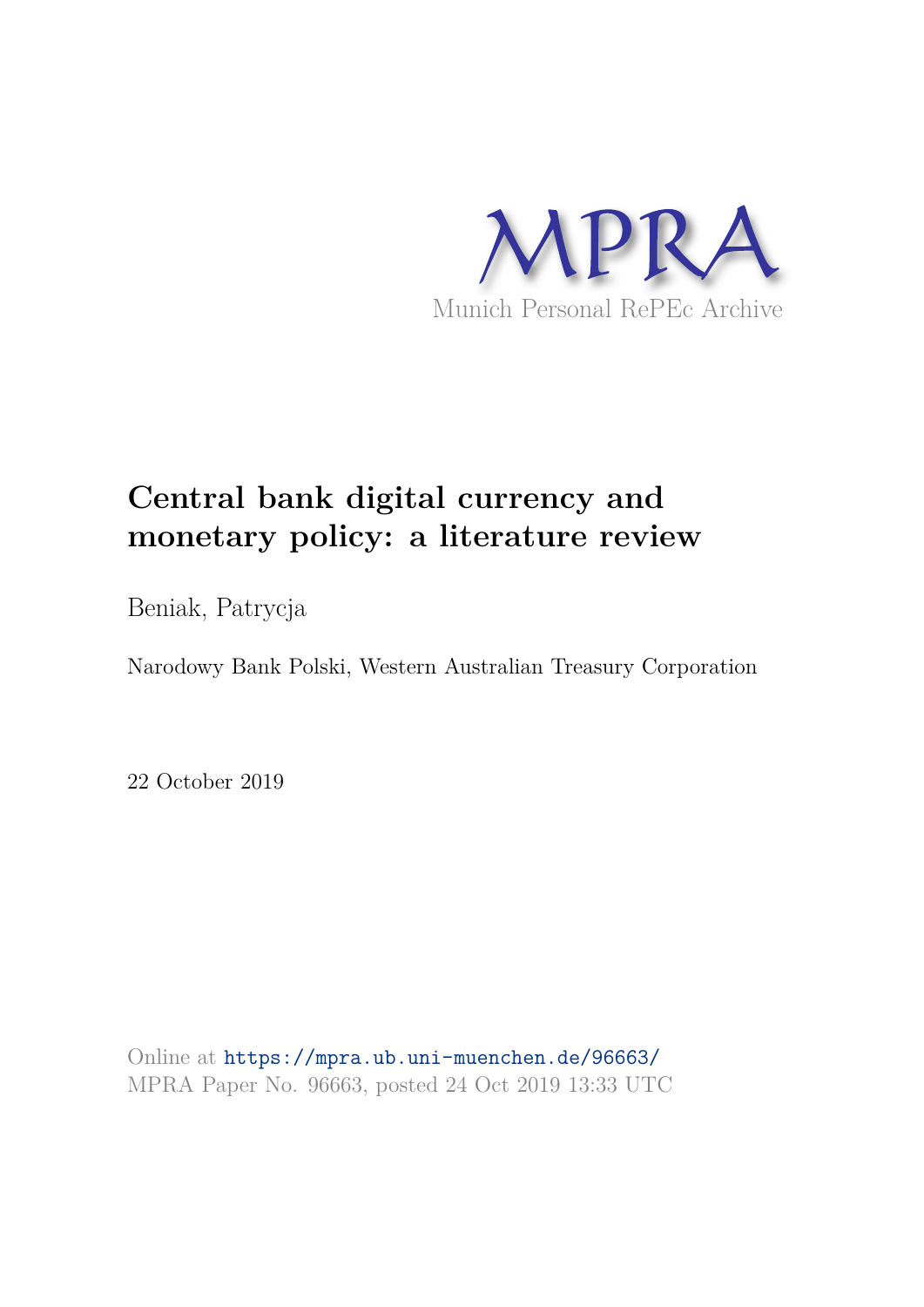## Central bank digital currency and monetary policy: a literature review <sup>∗</sup>

Patrycja Beniak Narodowy Bank Polski

This version: 22 October 2019

#### Abstract

Rapid digitalisation of payments leads to greater cost and time efficiency, yet could also potentially trigger legal and security challenges as well as lead to weakening of financial stability and less effective monetary policy transmission. In order to ensure greater safety, central banks are contemplating and testing solutions thanks to which public using payment innovations could transact in funds that are ultimately backed by central bank. One of these solutions is central bank digital currency, a digital version of cash. The proposed versions of central bank digital currency are very diverse. Depending on the version assumed by a particular central bank, central bank digital currency can have an impact on central bank interest rate setting, monetary policy implementation and transmission mechanism. This relates most notably to effective lower bound which could either rise or fall, conditional on design on central bank digital currently.

JEL codes: E42, E52, E58, G21, G28.

Keywords: virtual currencies, central bank digital currency, monetary policy, effective lower bound

### 1 Introduction

Recent years have seen an acceleration in payment innovations. The innovations have been concentrated in facilities using private money denominated in currencies backed by the central banks, and virtual currencies, or rather cryptoassets, which are not backed by any entities (ECB

<sup>∗</sup>The presented views and ideas should not be associated with the official position of Narodowy Bank Polski. I would like to thank the participants of 2019 Shanghai Forum as well as High-Level Conference on Successes and Challenges in the CEE Region for all valuable comments.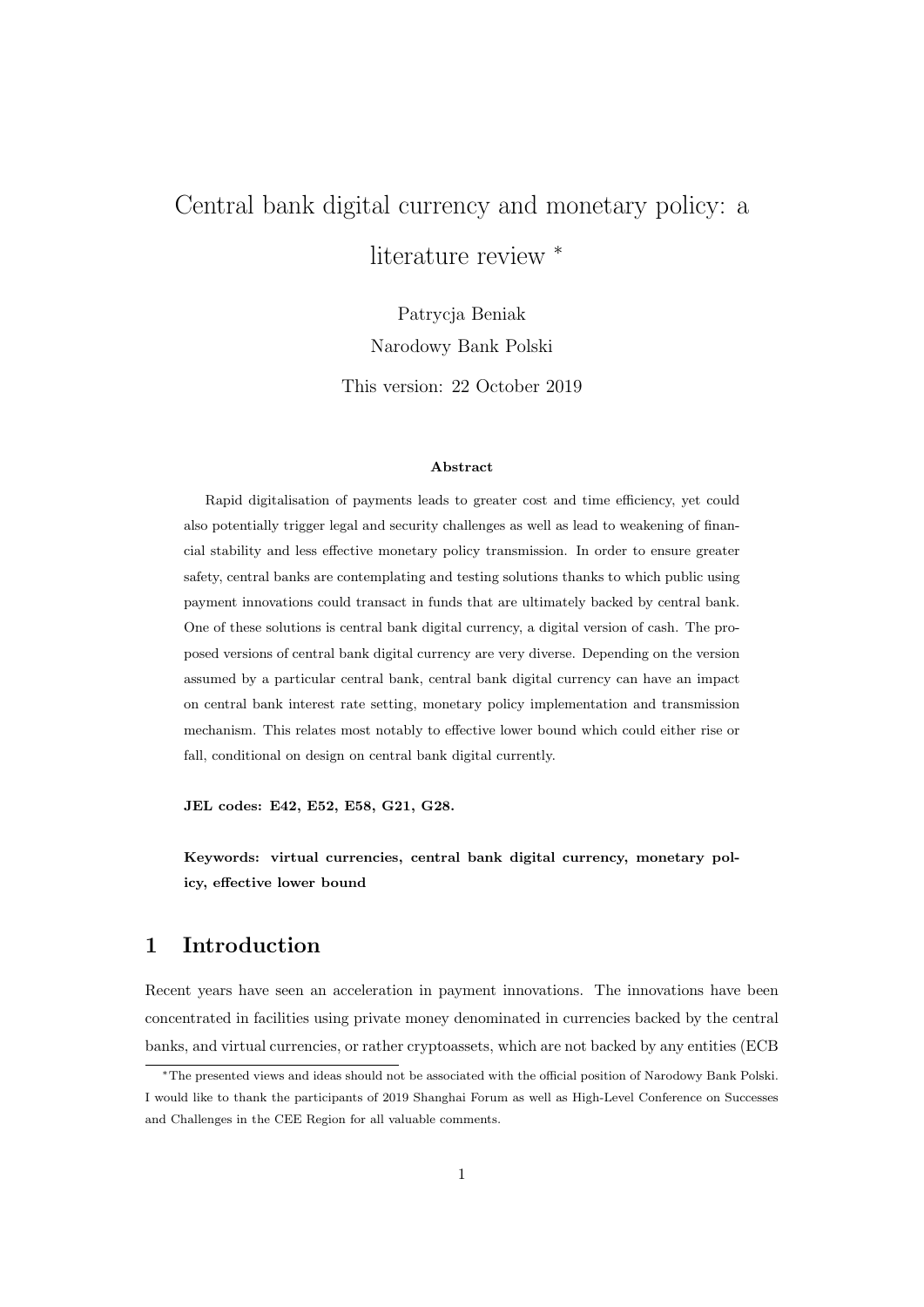2019). The latter had the advantage of the technilogical innovation (distributed ledger technology, including Blockchain), yet the drawback of heightened volatility. This has prompted development of stablecoins, pegged to one or several global currencies or to a valuable asset (BIS 2019). Stablecoins, however, share the challenges with virtual currencies, such as oversight, legal and security risks, as well as impairment of monetary policy transmission mechanism which could resemble dollarisation of the economy, financial stability threats related to currency and duration mismatch in households' and corporates' balance sheets and disintermediation of banks. On the top of that, stablecoins, particularly of global reach, could lead to heightened volatility in international financial markets as well as to a fall of supply in high-quality liquid assets globally which could make meeting the Basel III standards harder for commercial banks (BIS 2019). Most importantly, however, growing popularity of the stablecoins could challenge the appropriateness of current payment system solutions.

In order to ensure greater payment safety and financial system stability, some central banks considered providing the individuals with solutions that would allow them to transact with funds that are ultimately backed by the central bank (BIS 2018, Adrian and Mancini-Griffoli 2019). Hence, in mid-2010s, they started to contemplate the concept of issuing their own digital currency, a digital version of cash (Barrdear and Kumhof 2016).

The concept is quite fresh and unstructured, which is reflected in the variety of designs proposed by individual central banks. However, three features of CBDC stand out. It would be a legal tender, available solely in a digital form and issued by the central bank. Most proposals suggest that the amount of CBDC would be very limited, at least in the beginning (Barrdear and Kumhof 2016, BIS 2018, ECB 2019). However, the case when cash is eliminated completely, leaving CBDC the only central bank currency in place, is also subject to research (Borio and Levin 2017, Davoodalhosseini 2018).

The paper aims to provide an overview of still quite scarce literature on CBDC, and more specifically, on monetary policy-related problems. It discusses hypothetical challenges stemming from the appearance of CBDC for monetary policy strategy, implementation as well as the impact on the broader economy. Since, for the time being, the discussion on CBDC is dominated by central banks from advanced economies, the paper highlights some emerging-market economy perspectives, currently almost non-existent in literature.

This remainder of the paper is organised as follows. Section 2 provides an overview of the current state of work on CBDC in central banks, as well as the design options for the CBDC. Section 3 assesses the impact of the emergence of CBDC on monetary policy strategy and implementation, depending on the design option chosen. Section 4 discusses the influence of CBDC on monetary policy transmission mechanism as well as the economy. Section 5 concludes.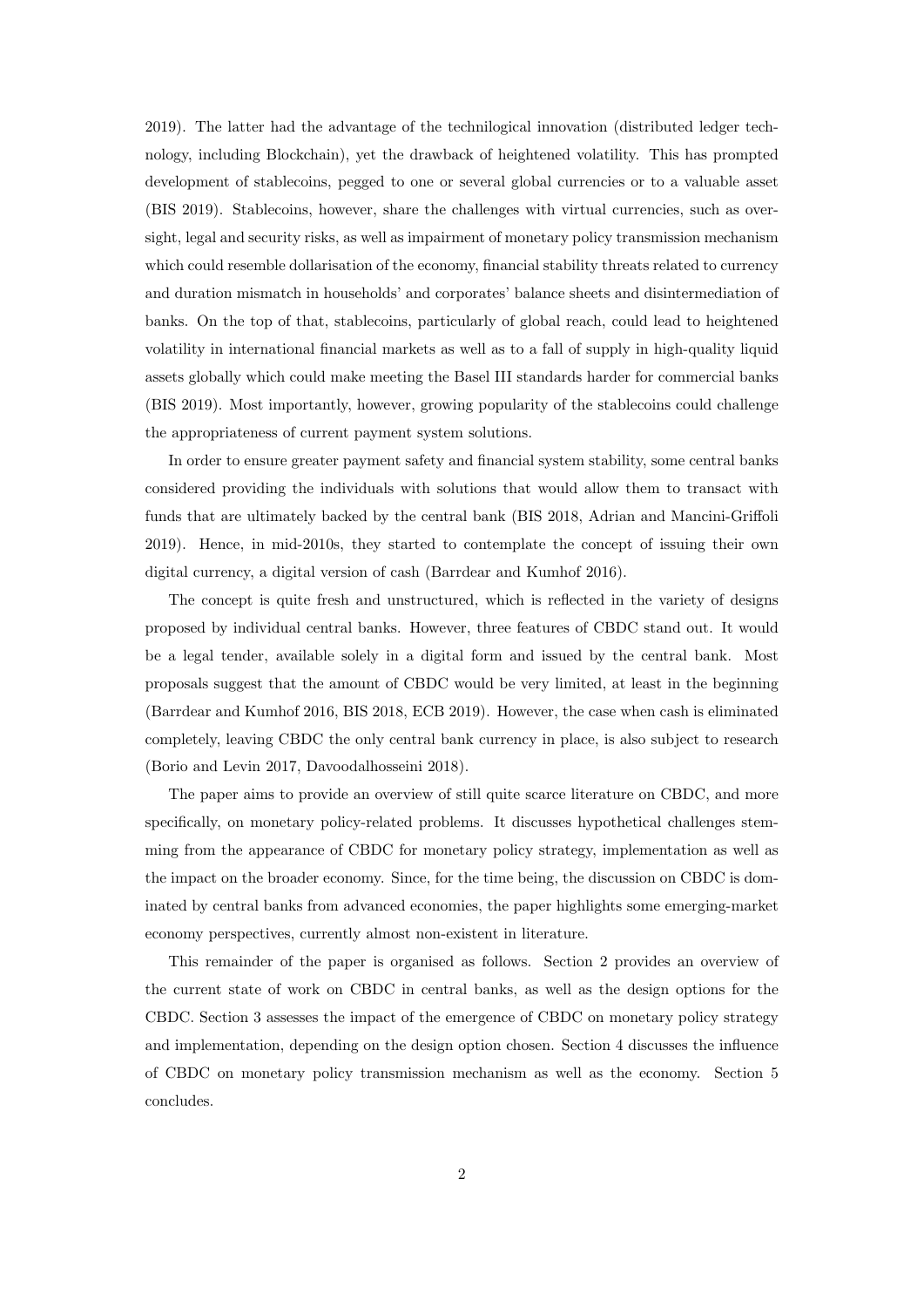### 2 State of work on central bank digital currencies and their design

In line with a BIS survey (conducted in late 2018 among central banks of countries constituting together 90 per cent of global GDP), around 70 per cent of central banks are currently studying the concept of CBDC, and the share of these banks is increasing. However, only 15 per cent seriously consider issuing any form of CBDC over in the coming years; 75 per cent of central banks might not be in position to issue CBDC due to legal constraints (Barontini and Holden 2019).

The scope of studies on CBDC is in most cases purely hypothetical (Mancini-Griffoli 2018, BIS 2018), with slightly more than 60 per cent of central banks currently being at the research phase. Around 30 per cent of them are already experimenting, and around 10 per cent have launched pilot projects (Barontini and Holden 2019). The most recent example is the People's Bank of China that said it was almost ready to launch its own CBDC. CBDC for wholesale purposes are being developed in Canada or Singapore (Bank of Canada 2018, Monetary Authority of Singapore 2017). At the same time, according to the BIS survey, almost 90 per cent of central banks are contemplating offering CBDC to the general public as the ultimate target of their respective projects.

Most central banks cite providing safe and/or efficient payment system as their main motivation behind launching CBDC projects. This motivation clearly stands out in individual reports issued by central banks being at an advanced stage of research on CBDC (Sveriges Riksbank 2017, Sveriges Riksbank 2018, Norges Bank 2018).

The need for CBDC in advanced economies does not seem particularly urgent. Cash remains popular means of payment, and supervision framework is strong, also with respect to digital payments, facilitated by the central bank (ECB 2019, Danmarks Nationalbank 2017). However, as Lowe (2017) points out, in less developed emerging market countries, due to a lack of sufficient infrastructure in the first place, innovative payment solutions, developed beyond the central banks supervision, can play a predominant role in payment services. In effect, they might cause distortions in financial system, monetary policy implementation and interest rate transmission mechanism, which is reflected in compelling motivations related to these areas in these economies. In addition, emerging market economies mention the reduction in the size of the shadow economy as another important motivation behind the work on CBDC (Barontini and Holden 2019).

Judging from the available literature, the idea of what CBDC should be differs very much across central banks. In line with i.a. BIS (2018), Mancini-Griffoli (2018), Norges Bank (2018) and Sveriges Riksbank (2018), the division lines concern, but are not constrained to,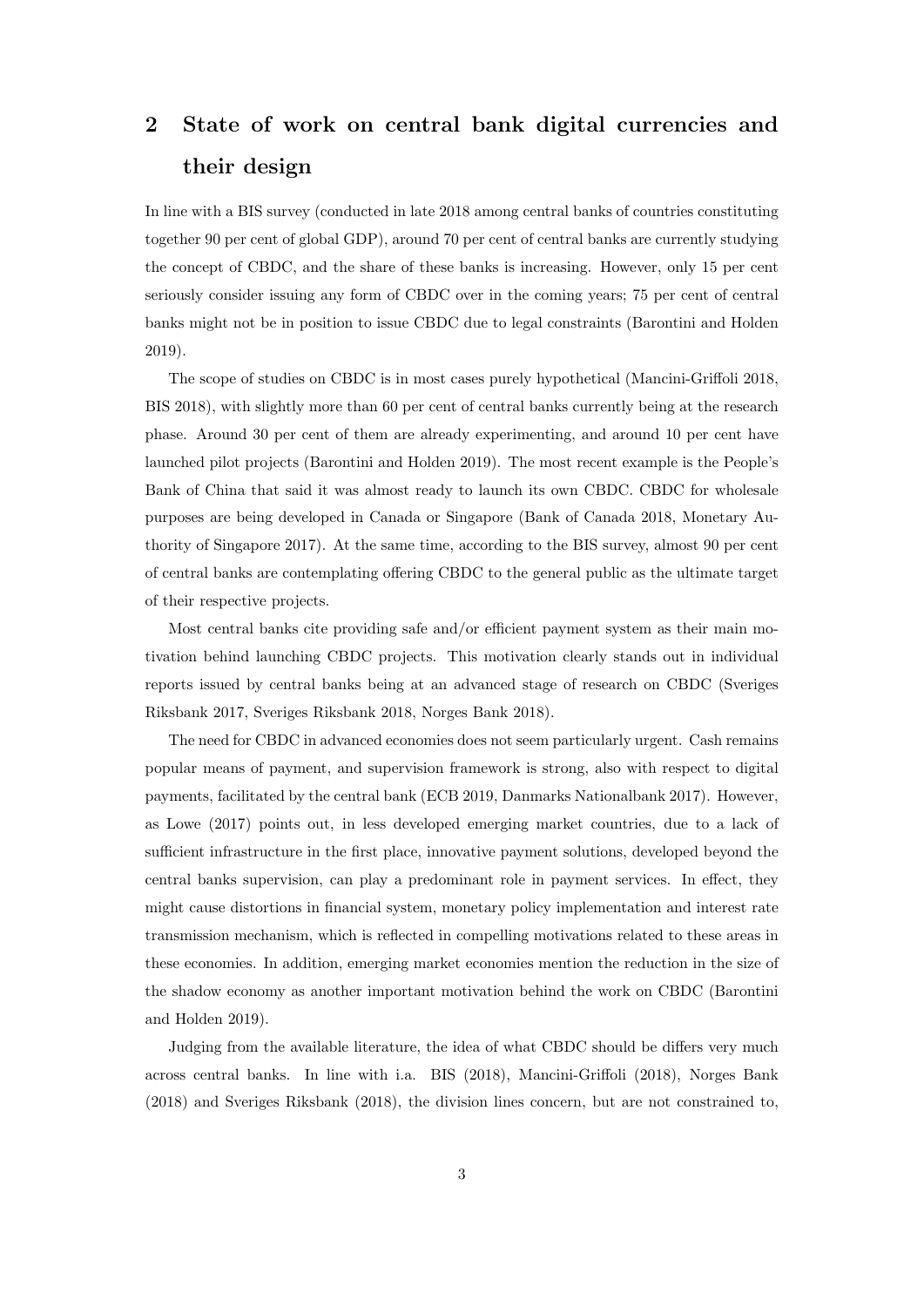the following criteria: (i) accessibility (only for financial institutions or for the general public), (ii) technology (account-based or value/token-based), (iii) remuneration (interest-bearing or not).

The stage of development of a version of CBDC that is accessible only to financial institutions, also called a wholesale CBDC, is quite advanced in a number of economies. Such a version of CBDC is simply a technological advancement. Within such a framework, monetary policy strategy and implementation would be unchanged if central banks stopped at this stage. Yet, as highlighted above, most central banks assume that CBDC will eventually be available to the general public. In such a case, the central bank would be simply another commercial bank (Lowe 2017, Danmarks Nationalbank 2017), with a great market power, which might potentially lead to a conflict of interests between monetary policy or financial stability and commercial activity. If corporations are also allowed to set up an account with the central bank, this idea would resemble an inefficient monobank system in communist Central and Eastern European economies before 1990 (Racocha 2004, Rod 2014, Szpunar 2018), even if in a very narrow form, restricted to deposits. Meanwhile, commercial banks have a greater expertise in offering deposits as well as risk management practices related to these services (Norges Bank 2018).

Such reservations are particularly valid in case when the CBDC's design were accountor registered-based, with accounts held by individuals at the central bank, as suggested by Sveriges Riksbank (2017, 2018). In line with Norges Bank (2018), Sveriges Riksbank (2017) and BIS (2018), in an account-based system, financial assets would be kept in a centralised system, preferably at the central bank or within a system controlled directly or indirectly by the central bank. The consequence is that any transactions by individuals cause a change in the central bank balance sheet, and, hence, the need for adjustment, thus complicating the central banks balance sheet management policy.

The alternative to the account-based system is a value- or token-based system (Sveriges Riksbank 2017, Lowe 2017). Within this system, the public would have an access to CBDC through payment instruments, not accounts. The most commonly cited solution is that the user might for instance draw on a commercial bank deposit with an app, which resembles the conventional solutions already in place. According to Norges Bank (2018), with such a system, there should be hardly any changes in monetary policy, as the central bank balance sheet would not be directly affected. This system is also labelled as a "two-tier" CBDC because CBDC would still be channelled to the public through the financial sector. Currently, the central banks that are contemplating the introduction of their own digital currencies are increasingly inclined towards value-based CBDC.

However, the most important distinction regarding CBDC with respect to monetary policy-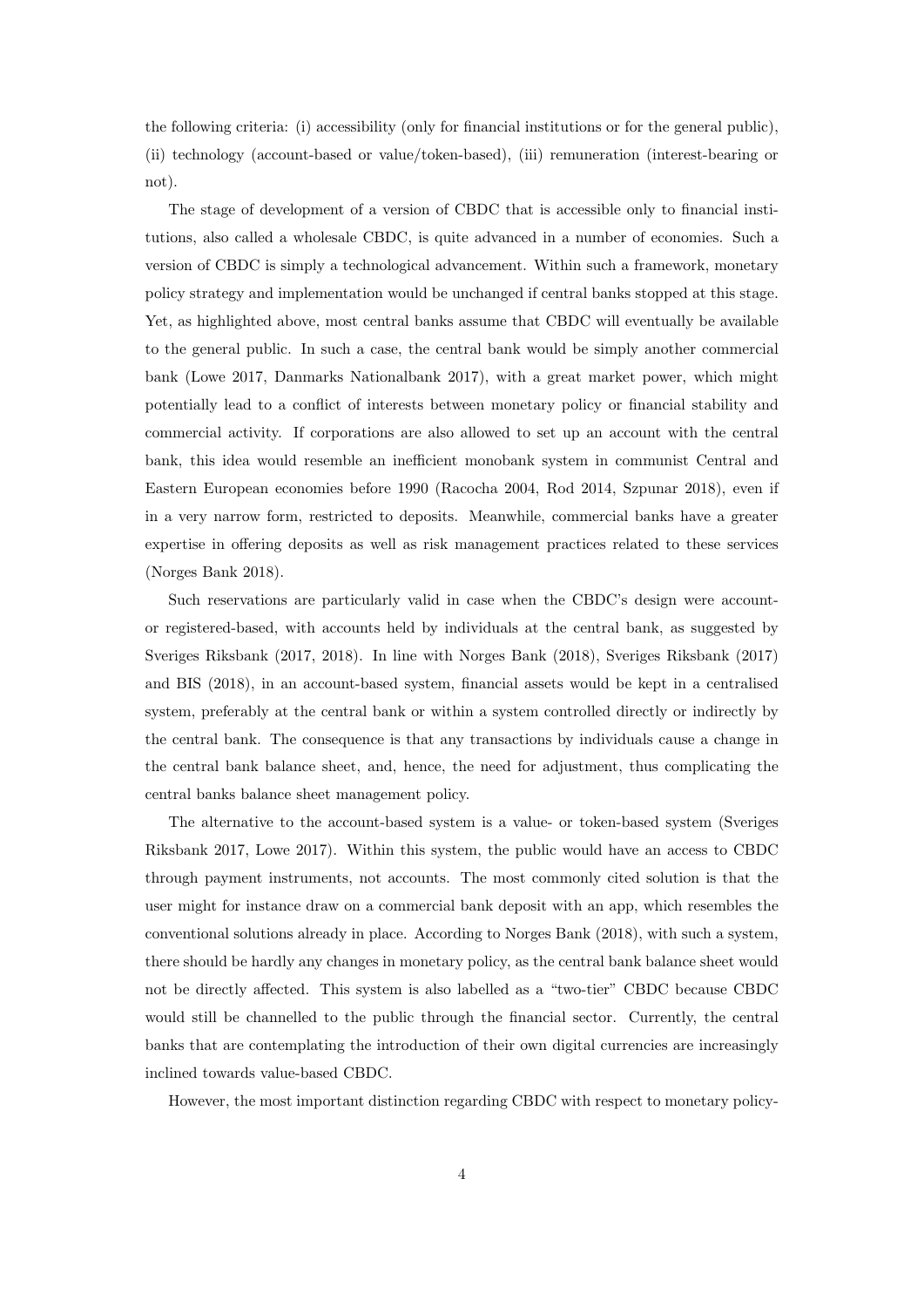related issues is the question of whether the account-based CBDC would be remunerated or not. The answer to that would determine the impact of its introduction on the effective lower bound, and, indirectly, the level of the inflation target, as discussed in the following section.

### 3 Impact on monetary policy strategy and implementation

The sole introduction of CBDC would have an impact on the overall conditions in which monetary policy is carried out, even if, over longer run, central banks should ensure that CBDC, like cash now, is a neutral, autonomous factor for monetary policy.

In line with the literature consensus, the largest impact on monetary policy would be for the account-based CBDC available to the general public. This is because, as discussed above, value-based systems and solutions restricting CBDC provision to commercial banks would be rather a technological change within the current payment system. Meanwhile, with an accountbased system, CBDC would have to set conditions under which it would run the accounts for the general public, competing with the ones offered by commercial banks.

The discussion in literature is centred around the impact of CBDCs introduction on the effective lower bound, which would be very different, depending on the remuneration of CBDC accounts.

If CBDC accounts were non-interest bearing, then, as long as the policy rates were significantly above zero, CBDC would simply be an autonomous factor for monetary policy. The situation would change once the central bank tried to cut interest rates below zero, and commercial banks tried to pass it on to deponents. Since the cost of holding CBDC is close to zero, the deposit holders would most probably switch to CBDC accounts with the central bank. The situation would hence be different from now when, due to costs associated with holding cash, slightly negative interest rates are possible. This means that the introduction of noninterest bearing CBDC leads to higher effective lower bound, thereby narrowing the room for manoeuvre for monetary policy. This conclusion is an adaptation of a liquidity trap concept, as drafted by Keynes (1934).

A rise of the effective lower bound to zero has further important implications not only for interest rate setting itself, but also for monetary policy communication. As Norges Bank (2018) points out, the ability of central bank to influence expectations, for instance with forward guidance, would be weaker than it is now.

If CBDC accounts were remunerated, the CBDC rate would constitute the floor for the policy rates. With cash still in place, the effective lower bound would be largely unchanged. It would still be the yield on cash, i.e. slightly below zero (Barrdear and Kumhof 2016). As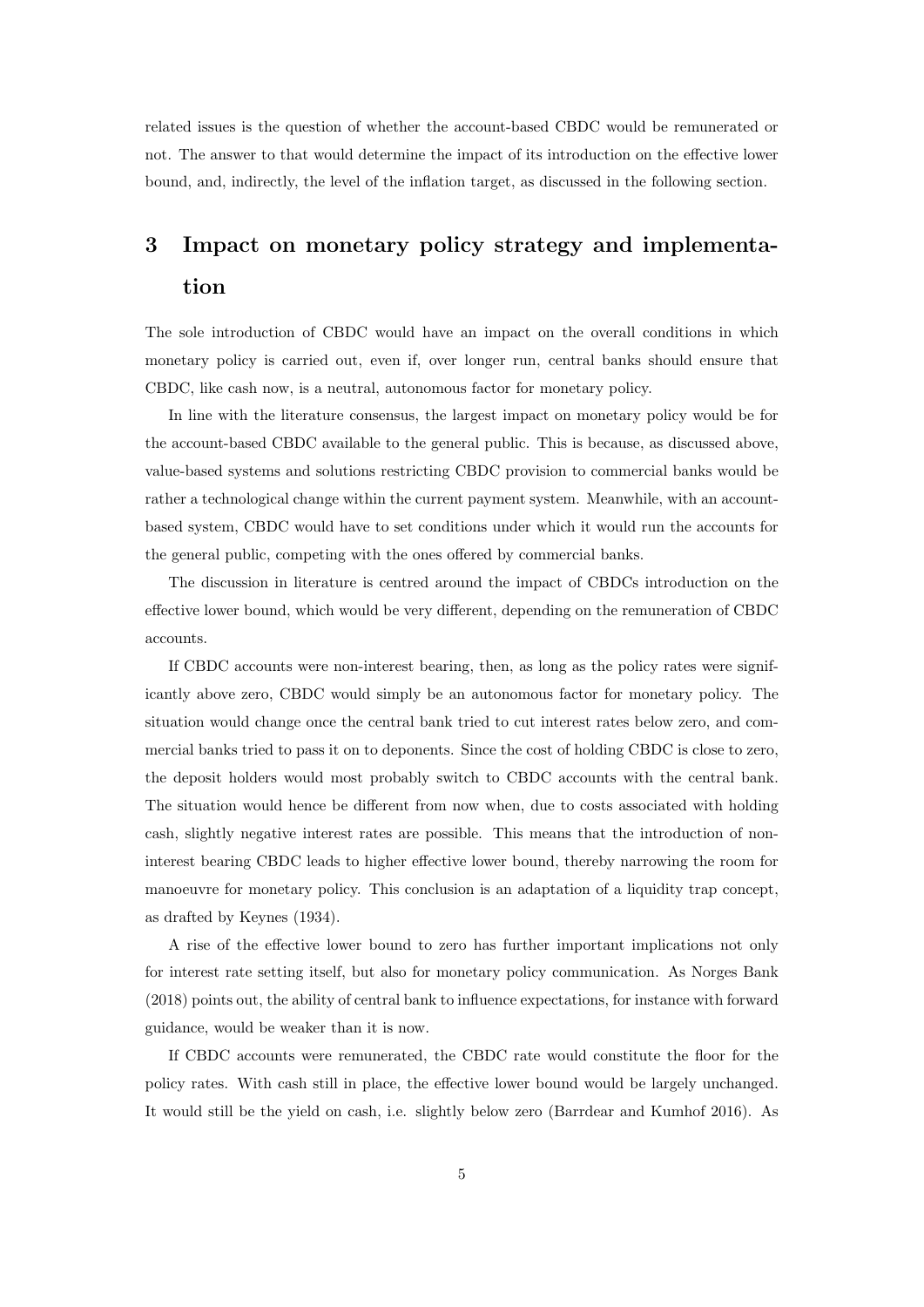the role of cash diminishes, the effective lower bound might even fall, since it would be easier for the central bank to impact interest rates in the economy with CBDC interest rate setting, thereby increasing the monetary policy space (Sveriges Riksbank 2018). Effective lower bound might be even eliminated along with cash, which, by allowing unrestricted monetary policy space, could prompt central banks to lower their inflation targets (Bordo and Levin 2017).

Although the view is not consistent with the literature consensus, it seems that for valuebased CBDC, the effective lower bound would also be impacted. The scale and direction, however, would vary with time. Initially, due to a technological change in place, CBDC might be costly to hold and transact in, therefore the effective lower bound could even fall. However, as the technology becomes cheaper and more widespread, the effective lower bound could rise. Since it is assumed that value-based CBDC would be non-interest rate bearing, the effective lower bound might even approach zero over longer run, and so be higher than now.

As long as cash is in circulation, a rise in popularity of CBDC could actually be conducive narrower policy space (Norges Bank 2018). This is because of a pick-up in risk premia stemming from higher financial stability risks (Danmarks Nationalbank 2017). In addition, the reduction in deposits held with commercial banks could lead to a rise in wholesale funding and collateralbased central bank funding, and hence higher interest rates in interbank market and risk premia, respectively (Mancini-Griffoli et al. 2018).

The literature also offers considerations on further monetary policy instruments that arise from the emergence of CBDC.

The first proposal concerns the spread between the CBDC rate and the central bank reference rate. According to Norges Bank (2018), in normal times, this spread should be kept unchanged and be sufficiently large to for instance to insulate demand for CBDC from interest rate decisions, and hence neutral character of the digital version of cash. Yet, the spread might be narrowed in extraordinary circumstances, such as a rapid rise in demand for cash.

The second suggestion is imposing restrictions on access to CBDC, mainly to avoid purchasing for this currency for speculation motives. However, as Sveriges Riksbank (2018) argues, restrictions could cause lower efficiency of payment systems. More importantly, it would be hard to maintain parity with cash under such circumstances. Hence, Sveriges Riksbank considers imposing fees on CBDC as an alternative to volume restrictions. This concept is not new. Agarwal and Kimball (2015) proposed abandoning parity between cash and digital form of currency and introducing, conversely, a time-varying paper currency deposit fee which would allow to reduce the effective lower bound. Time-varying relation between CBDC and cash could be hence another monetary policy option, yet it might raise credibility issues and practical problems, such as parallel exchange rates.

The available literature suggests that the introduction of CBDC might impact monetary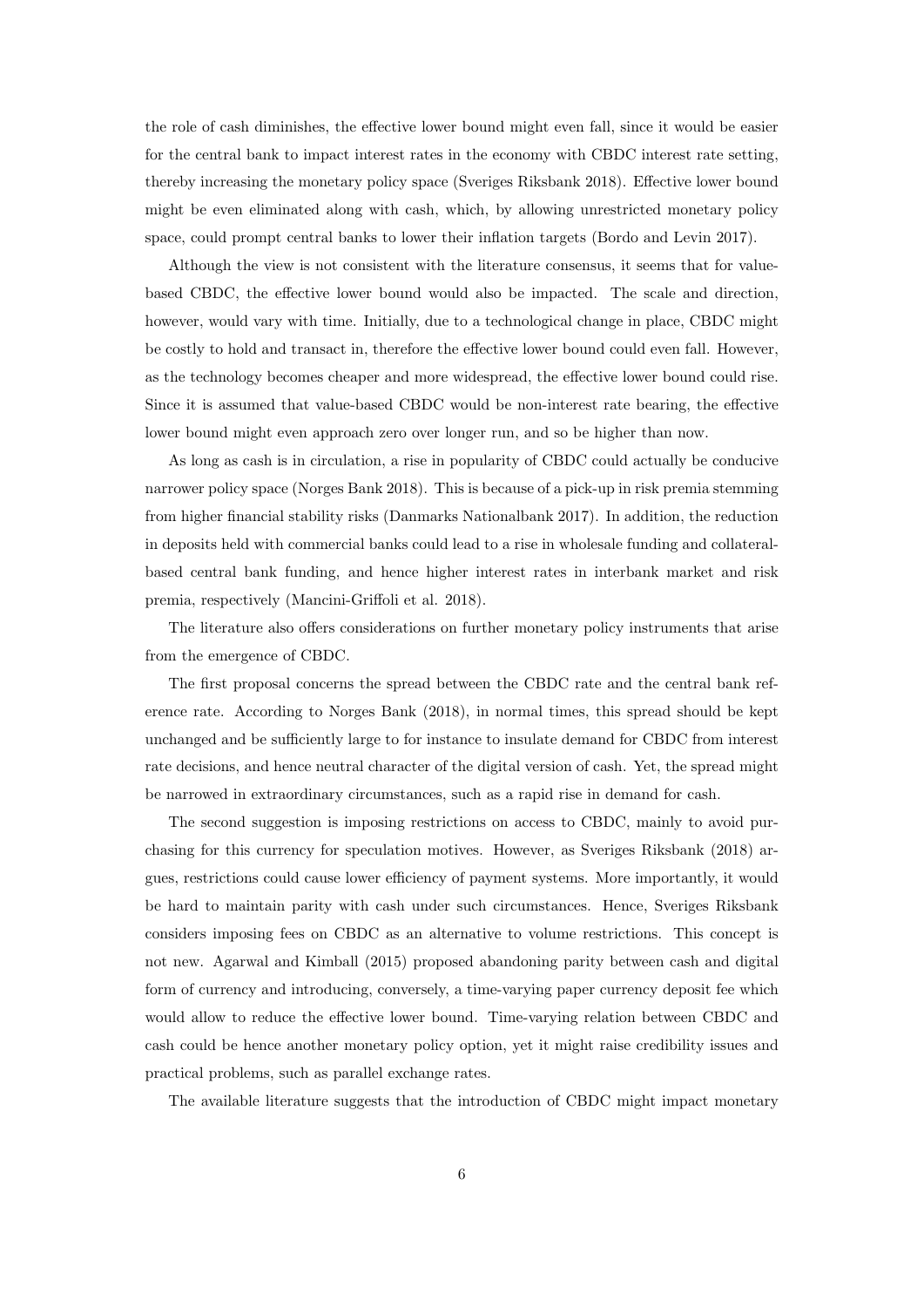policy transmission mechanism only if CBDC is interest-bearing (BIS 2018). In the opposite case, the transmission mechanism is affected only if the interest rates are close to zero (Sveriges Riksbank 2018).

The interest-rate channel would be most affected, since the level of the CBDC rate would influence deposit rates in commercial banks more directly than currently. The influence on bank lending rates, and lending channel in general, is less obvious, and would depend on the source of external funding chosen by the banks in place of deposits declining due to outflow of funds to the central bank. If commercial banks resort to central bank funding, the transmission of central bank rates to lending rates could be stronger. However, if banks prefer interbank funding, the central bank might not be able to influence lending rates to the extent it does now (Mancini-Griffoli 2018, Sveriges Riksbank 2018, Norges Bank 2018). Yet, it should be kept in mind that the outflow of deposits from commercial banks and the associated need to provide external funding from different sources do imply financial stability challenges, with potential implications to efficiency of monetary transmission mechanism as a whole (Danmarks Nationalbank 2017).

The exchange rate channel of monetary policy transmission mechanism would be affected only if non-residents were allowed to use CBDC, and decided to do so for speculative purposes. The problem would not, however, be restricted only to a limited number of advanced economies during flight to safety episodes. Conversely, it could be an issue for emerging market central banks most of the time, due to a probable large swings in flows into and out of CBDC, depending on risk appetite, such as it is the case currently for other emerging market assets (BIS 2018).

The literature on the impact of CBDC's introduction on real economy and inflation is, for the time being, scarce, heterogenic and inconclusive. This is because the topic is relatively new, and, as discussed above, the construction of CBDC has not crystallised yet. Consequently, the models used in the available papers are built on different concepts of CBDC, which makes them hardly comparable.

The most comprehensive papers on the subject (Barrdear and Kumhof 2016, Davoodalhosseini 2018) base on DSGE models, albeit with different assumptions. Barrdear and Kumhof (2018) consider the case when (account-based and interest-bearing) CBDC initially constitutes around 30 per cent of GDP, and cash is still in use. Davoodalhosseini (2018), in turn, elaborates on three different major (and a number of minor) scenarios, with only cash in place, with only CBDC in place, and with both cash and CBDC. The latter paper considers in addition different forms of CBDC, with a particular focus on remunerated form of this instrument.

Davoodalhosseini (2018) finds that the introduction of CBDC could lead to welfare gains, yet only if the cash is entirely eliminated. The rise in consumption due to CBDC being the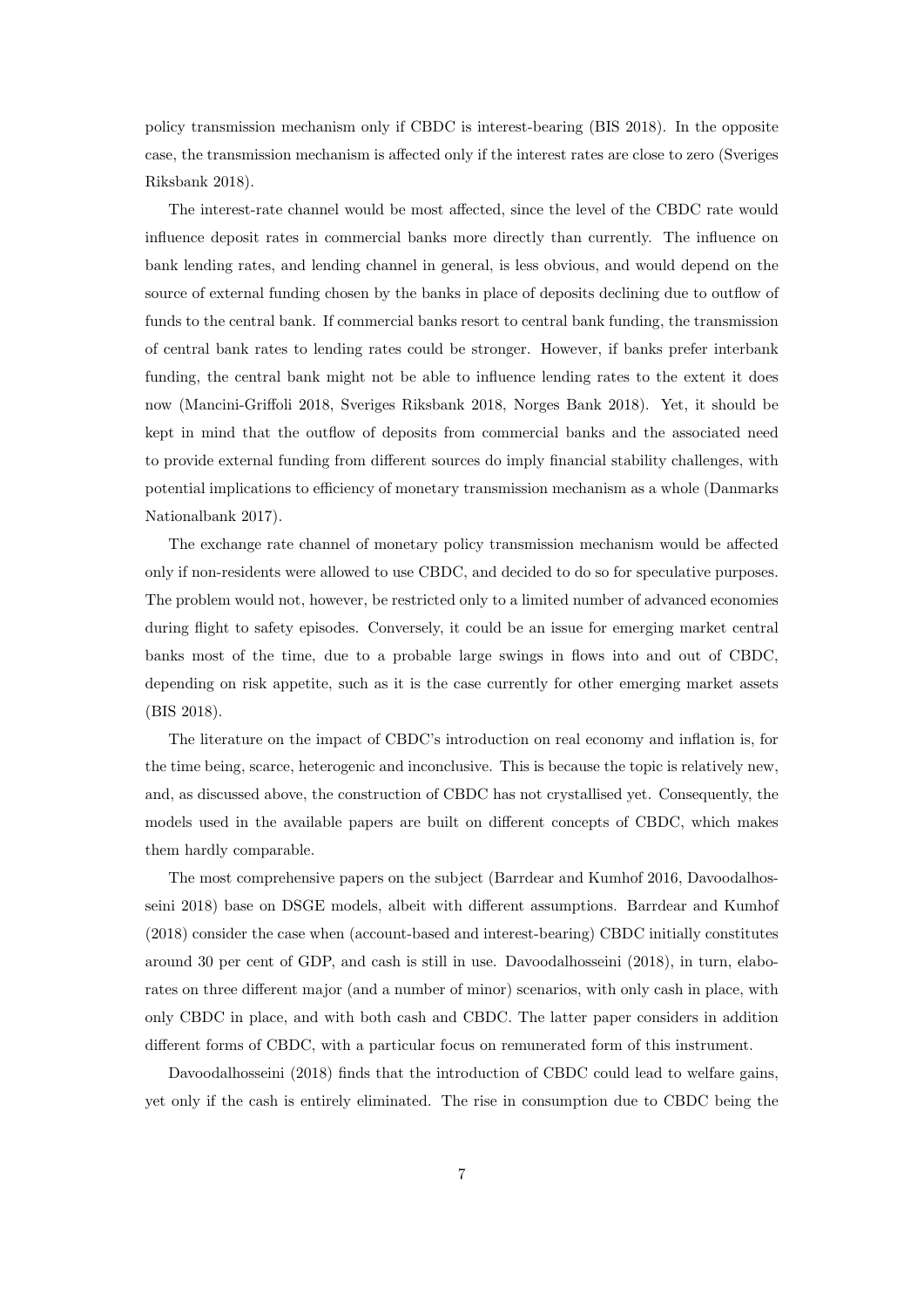only legal tender in the United States is estimated to reach 1.6 per cent. With both cash and CBDC available to the general public, monetary policy is found to be more constrained (due to a presence of the effective lower bound), yielding higher inflation and lower welfare. Results improve if CBDC is interest-bearing, yet, still, the welfare is lower and inflation is higher than in cases with just one legal tender in place.

According to Barrdear and Kumhof (2016), in turn, the introduction of CBDC could lead to higher output (but also inflation), also if cash is still in use. The positive impact would result from a fall in real interest rates and transaction costs. These results are only partly reflected in more comprehensive reports issued by central banks. As Sveriges Riksbank (2018) points out, CBDC could reduce transaction costs and thereby lead to marginally higher output, however, it would be counterweighted by financial stability concerns due to outflows from commercial banks to CBDC. The fall in real interest rates produced by model proposed by Barrdear and Kumhof (2016) could result simply from a rise in inflation.

#### 4 Conclusions

From the above considerations, one can conclude that the introduction of CBDC would most probably have an impact on monetary policy implementation, transmission mechanism, and, in extreme cases, even the monetary policy strategy. However, the scale of these effects would depend on demand for this new form of money, as well as design. The bulk of the impact on wider economy would come through the interest rate channel, most notably deposit rates. With interest-bearing CBDC, the effective lower bound below zero could be preserved, or, even lowered, depending of the degree of popularity of this digital currency. The impact of CBDC on broader economywould be rather mixed. On the one hand, it should lead to lower transaction costs, which is conducive to higher output and welfare (but also inflation). Lower interest rates would work in the same direction, yet it is not obvious that introduction of CBDC would have a net dampening effect on them. On the other hand, there are substantial financial system stability risks, associated most notably with the account-based CBDC, stemming from an outflow of deposits to the central bank.

The research on CBDC and its impact on monetary policy is still ongoing. Although this innovation has been researched from the angle of challenges for the domestic economy, the international aspects of CBDC are still relatively underinvestigated, and require more thorough insight.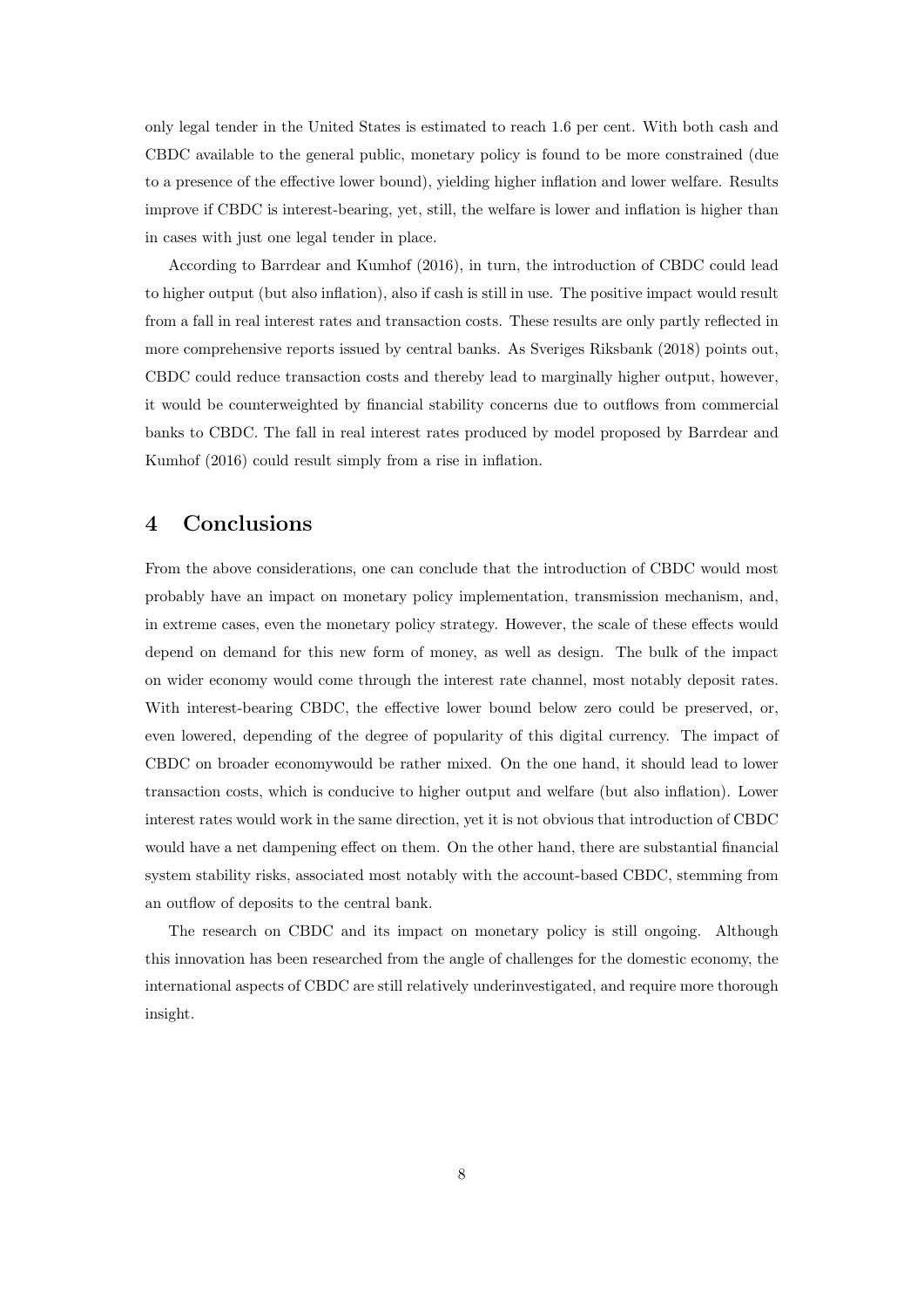### References

- [1] Adrian, T. (2019): Stablecoins. Central Bank Digital Currencies and Cross-Border Payments: A New Look at the International Monetary System, 14 May.
- [2] Adrian, T. and T. Mancini-Griffoli (2019): The Rise of Digital Money, Fintech Note 19/01, International Monetary Fund, July.
- [3] Agarwal, R. and M. Kimball (2015): Breaking Through the Zero Lower Bound, IMF Working Paper WP/15/224, October.
- [4] Bank of Canada (2018): Jasper Phase III. Securities Settlement Using Distributed Ledger Technology, October.
- [5] Barontini, Ch. and H. Holden (2019): Proceeding with caution a survey on central bank digital currency, BIS Paper No 101, January.
- [6] Barrdear, J. and M. Kumhof (2016): The Macroeconomics of Central Bank Issued Digital Currencies, Bank of England Staff Working Paper No. 605, July.
- [7] Bank for International Settlements (2018): Central bank digital currencies, BIS Committee on Payments and Market Infrastructures, Market Committee, March.
- [8] Bank for International Settlements (2019): Investigating the impact of global stablecoins, G7-International Monetary Fund- BIS Committee on Payments and Market Infrastructures, October.
- [9] Bordo, M. and A.T. Levin (2017): Central Bank Digital Currency and the Future of Monetary Policy, NBER Working Paper 23711, August.
- [10] Chawner, J. (2016): Determining the Effective Lower Bound for Negative UK Interest Rates, Warwick Business School, September.
- [11] Davoodalhosseini, S.M.R. (2018): Central Bank Digital Currency and the Future of Monetary Policy, Bank of Canada Staff Working Paper 2018-36, June.
- [12] Danmarks Nationalbank (2017): Central bank digital currency in Denmark?, Analysis No. 28, 15 December.
- [13] ECB (2019): Crypto-Assets: Implications for financial stability, monetary policy, and payments and market infrastructure, Occasional Paper Series No 223, May.
- [14] Engert, W. and B.S.C. Fung (2017): Central Bank Digital Currency: Motivations and Implications, Bank of Canada Staff Discussion Paper 2017-16, November.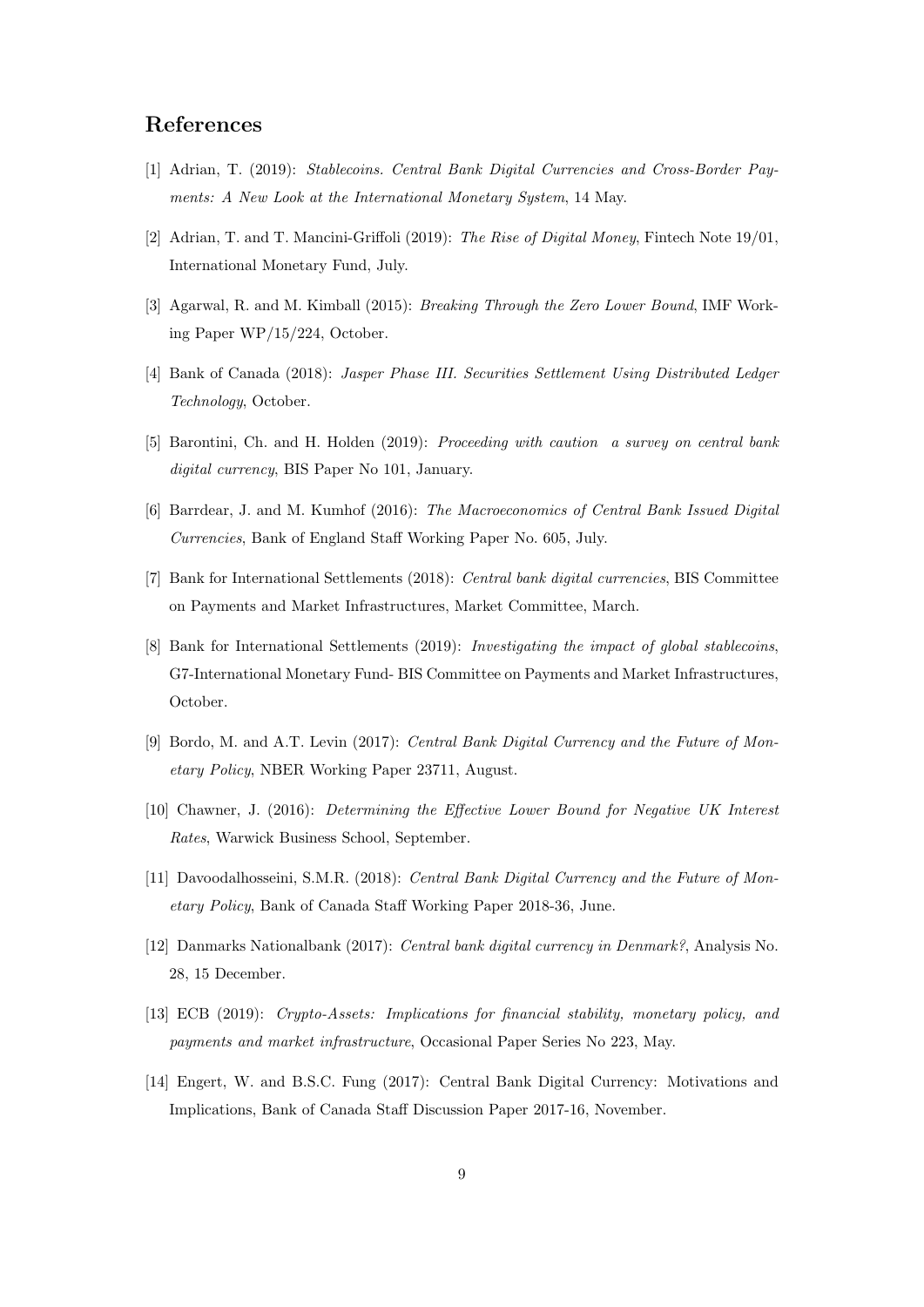- [15] FATF (2014): Virtual currencies. Key definitions and potential AML/CFT risks. FATF report, June.
- [16] FATF (2019): FATF Report to the G20 Finance Ministers and Central Bank Governors, April.
- [17] Franta, M. (2018): The likelihood of effective lower bound events, BIS Working Paper No 731, June.
- [18] Friedman, M. (1959): A Program for Monetary Stability, Fordham University Press, Chapter 3.
- [19] Hendry, S. and Y. Zhu (2019): A Framework for Analyzing Monetary Policy in an Economy with E-money, Bank of Canada Staff Working Paper 2019-1, January.
- [20] Kahn, Ch., F. Rivadeneyra and T. Wong (2018): Should the Central Bank Issue E-money?, Bank of Canada Staff Working Paper 2018-58, December.
- [21] Keynes, J.M. (1936): The General Theory of Employment, Interest and Money, Macmillan, London.
- [22] Khiaonarong, T. and D. Humprey (2019): Cash Use Across Countries and Demand for Central Bank Digital Currencies, IMF Working Paper WP/19/46.
- [23] Koning, J.P. (2018): Approaches to a Central Bank Digital Currency in Brazil, R3 Reports, 15 October.
- [24] Kumhof, M. and C. Noone (2018): Central Bank Digital Currencies Design Principles and Balance Sheet Implications, Bank of England Staff Working Papers No. 725, May.
- [25] Lowe, Ph. (2017): An  $eAUD$ ?, address at the 2017 Australian Payment Summit, Sydney, 13 December.
- [26] Mancini-Griffoli, T., M.S. Martinez Peria, I. Agur, A. Ari, J. Kiff, A. Popescu and C. Rochon (2018): Casting Light on Central Bank Digital Currency, IMF Discussion Staff Note 18/08, November.
- [27] Monetary Authority of Singapore (2017): Project Ubin Phase 2. Re-Imagining Interbank Real-Time Gross Settlement System Using Distributed Ledger Technologies, November.
- [28] Natsionalnal'nyi Bank Ukrayiny (2019): Analitychna zapyska za ryezul'tatamy pilotnoho proyektu E-hrivnya, Kyiv.
- [29] Norges Bank (2018): Central bank digital currencies, Norges Bank Paper No 1/2018.